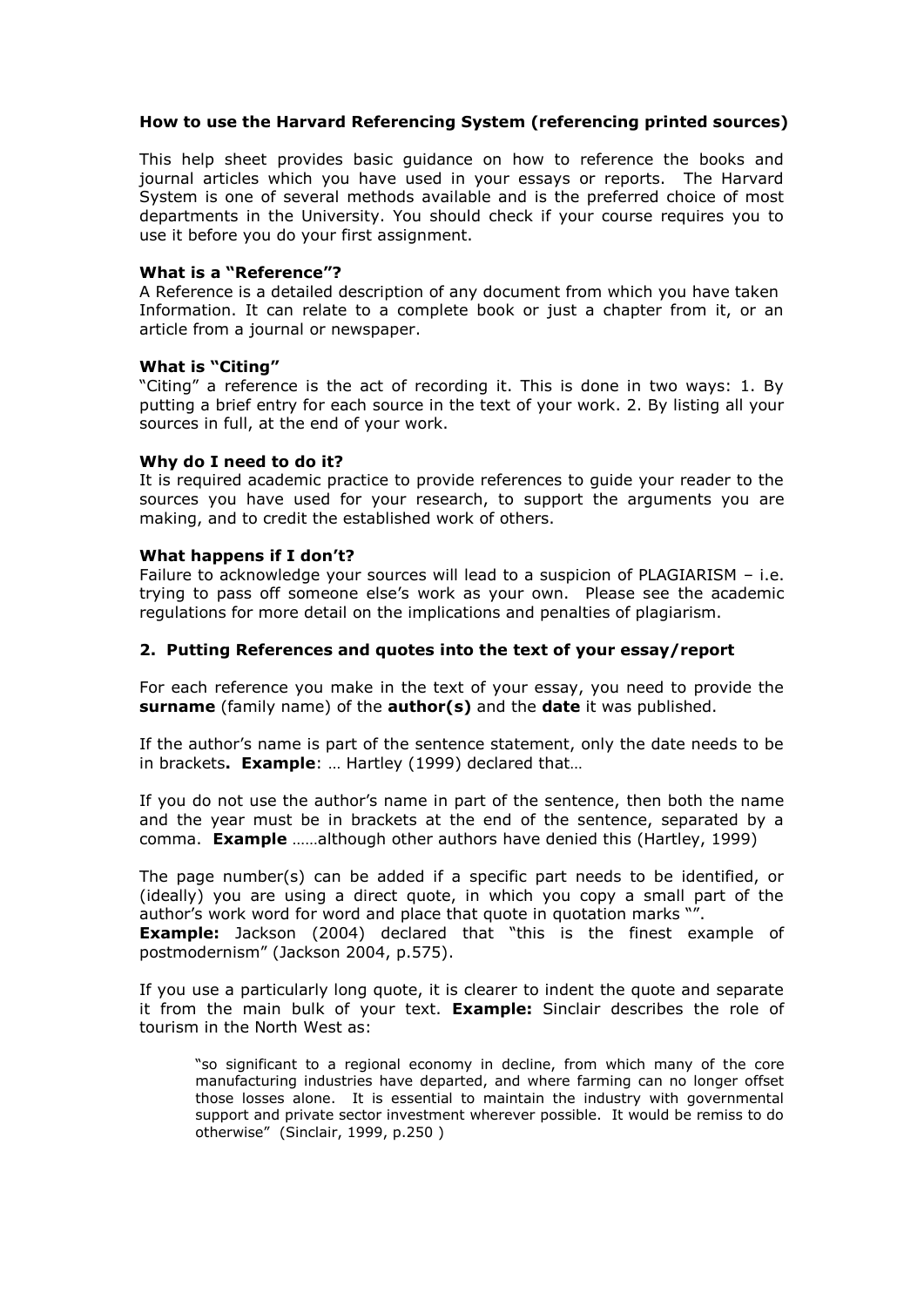However, be warned, don't use quotes too often or their impact is reduced. Only repeat very significant points verbatim. An essay or report comprising of too many direct quotes will end up reading as a 'mish mash', it will not flow, and will be confusing to the reader (it may even confuse you!).

## **If you need to cite a website**. Four rules.

- On the whole, avoid them. If you really must use them, follow these rules.
- Do not cite websites that are not obviously authoritative. ["Outsmart Your](http://www.outsmartyourbrain.com/content/category/6/84/56/)  [Brain"](http://www.outsmartyourbrain.com/content/category/6/84/56/) is not authoritative. "The British Psychological Society" is. If in doubt, don't use and don't cite.
- If you do refer to a web site, first be absolutely sure that what you're referring to is not actually a printed journal article that is also online through some database (like Meta-Lib, PsychInfo and so on). If that's what it is, find its ordinary referencing information (as below) and refer to it as (Author Surname, year) as above. Don't cite it as a website. If in doubt, see the example in "Common Mistakes", below.
- If, however, it's some other sort of reliable information (that is, if it's an explicitly on-line authoritative source which is *not* a printed journal), then it's something like a charity organisation or a University department or some such. Use that name as "author" in (Author Surname, year). If there isn't a date visible, put "undated": for example, (British Psychological Society, undated). In the Reference section put the full details as below.

## **3. Listing references at the end of your work**

Your reference list (to be titled **'References'**) should only contain the details of documents or sources referred to **within the text of your work**. The list must be **in alphabetical order:** list A to Z, according to author(s) surname.

## **Where do I find the full details that I need?**

You should always take the details of the author, title, etc. from the title page of a book (NOT the front cover) The date, edition, publisher, etc. may be on the back of the title page. Do not confuse an edition with a reprint. The date that you enter next to the author is the date of publication, which is located by the copyright symbol  $\odot$ . If the book states that it is a  $2^{nd}$  edition, then you must also note this by inserting "2<sup>nd</sup> edition", after you have listed the title. Generally, if you are not used to this procedure, look and see how published authors, especially in academic textbooks, cite their references.

The Harvard system gives you the option to use *italics* or underlining to emphasise the title. Whatever you decide, you must **be consistent** throughout. Use lower case for all title words after the first unless there is a proper name (as per the library catalogue).

The preferred order of presentation is:

- · Surname of author(s), preferably in capital letters, comma, initial(s), full stop.
- · Year of publication (in brackets)
- · Title (underlined), including the edition (if other than the first), full stop.
- · Place of publication (city or town) (followed by a colon)
- · Publisher's name, (full stop)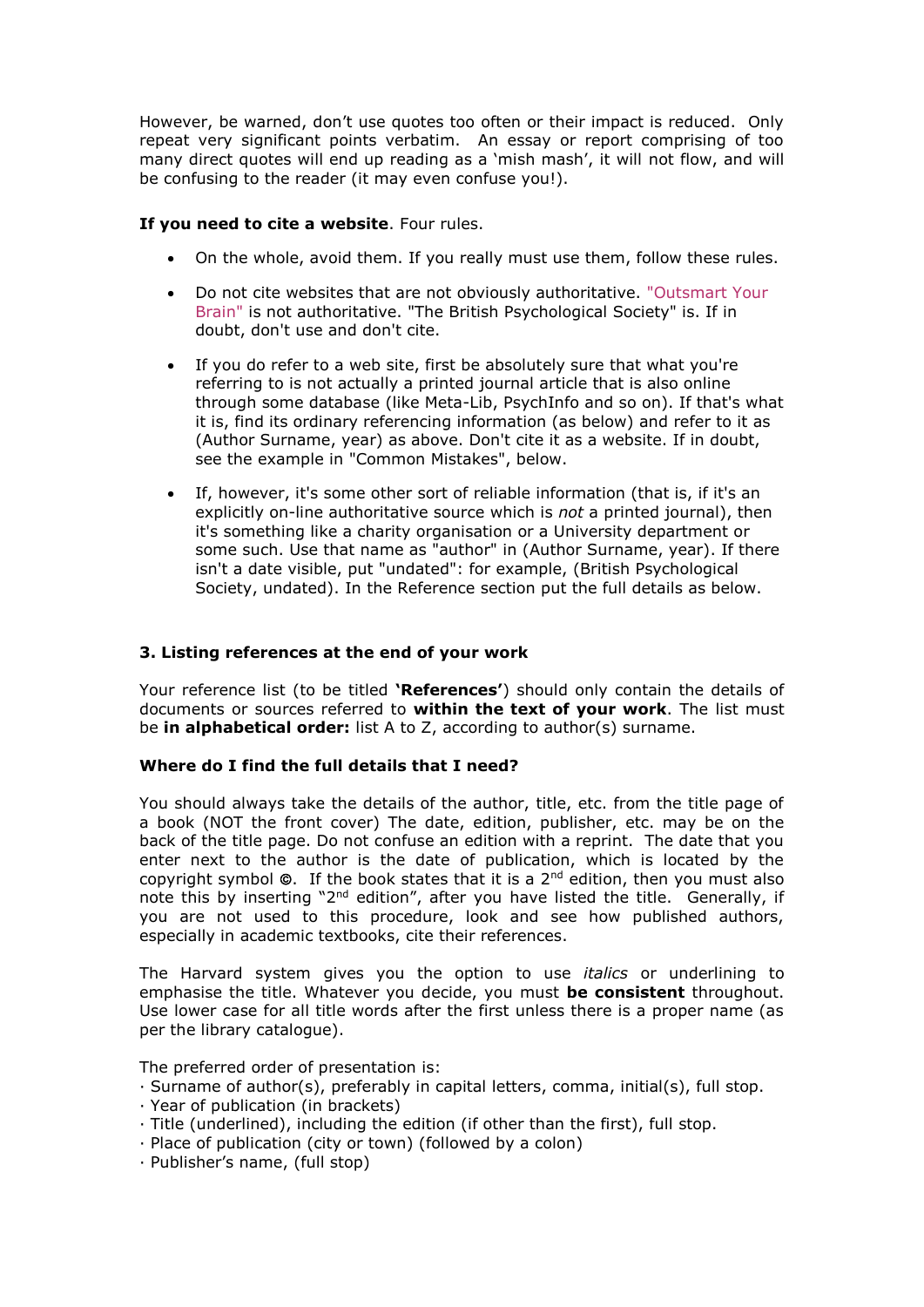## **A book by a single author: Example**

ATKINS, P.W. (1998) *Physical chemistry* 6 th ed*.* Oxford: OUP

#### **If there are two authors: Example:**

McCARTHY, P. and HATCHER, C. (2002) *Presentation skills: the essential guide for students.* London: Sage Publications.

**If there are three authors or more,** indicate this by giving the name of the first author only followed by the Latin phrase '*et al'* (meaning "and others"). **Example:**

ENG, M *et al.* (1998) *Global finance.* 2 nd ed. Reading (Mass.): AddisonWesley.

#### **If the book is edited:**

Use the name of the editor(s) followed by (ed.) or (eds.) in place of the author. **Example:**

EZRA, E. (ed.) (2004) *European Cinema.* Oxford: OUP.

#### **A chapter from an edited book:**

If you refer to a chapter in a book edited by someone other than the author of the chapter, you need to make this clear by using "*In"* (in italics and followed by a colon). The book title is in italics, NOT the title of the chapter. **Example:** GASKELL, G. (2003) Attitudes, social representations and beyond *In* : DEAUX, K. and PHILOGENE, G. *Representations of the social.* Oxford: Blackwell.

## **Information from a website**

British Psychological Society (2001) Frequently asked questions about psychometric testing. http://www.bps.org.uk/about/psychometric11.cfm [accessed 2 November 2005] Cornwall County Council (2007b) Mining Tramways Project, [www.cornwall.gov.uk/index.cfm?articleid=32473](http://www.cornwall.gov.uk/index.cfm?articleid=32473) [accessed Dec 2007] Honistor Slate Mine (2007) Educational Resources, [http://www.honister-slate](http://www.honister-slate-mine.co.uk/school_trips.asp)[mine.co.uk/school\\_trips.asp](http://www.honister-slate-mine.co.uk/school_trips.asp) [accessed Dec 2007]

#### **Electronic article from a newspaper**

Birkett, D (2004) Family Favourite, The Guardian, 7 February, <http://www.guardian.co.uk/saturdaysection/story0,8922,1142420,00.html>[accessed Dec 2007]

#### **Electronically-accessed press release**

Swansea Council (2007) Press release: Mining heritage inspires pupils, April, [www.swansea.gov.uk/index.cfm?articleid=16616](http://www.swansea.gov.uk/index.cfm?articleid=16616) [accessed Dec 2007]